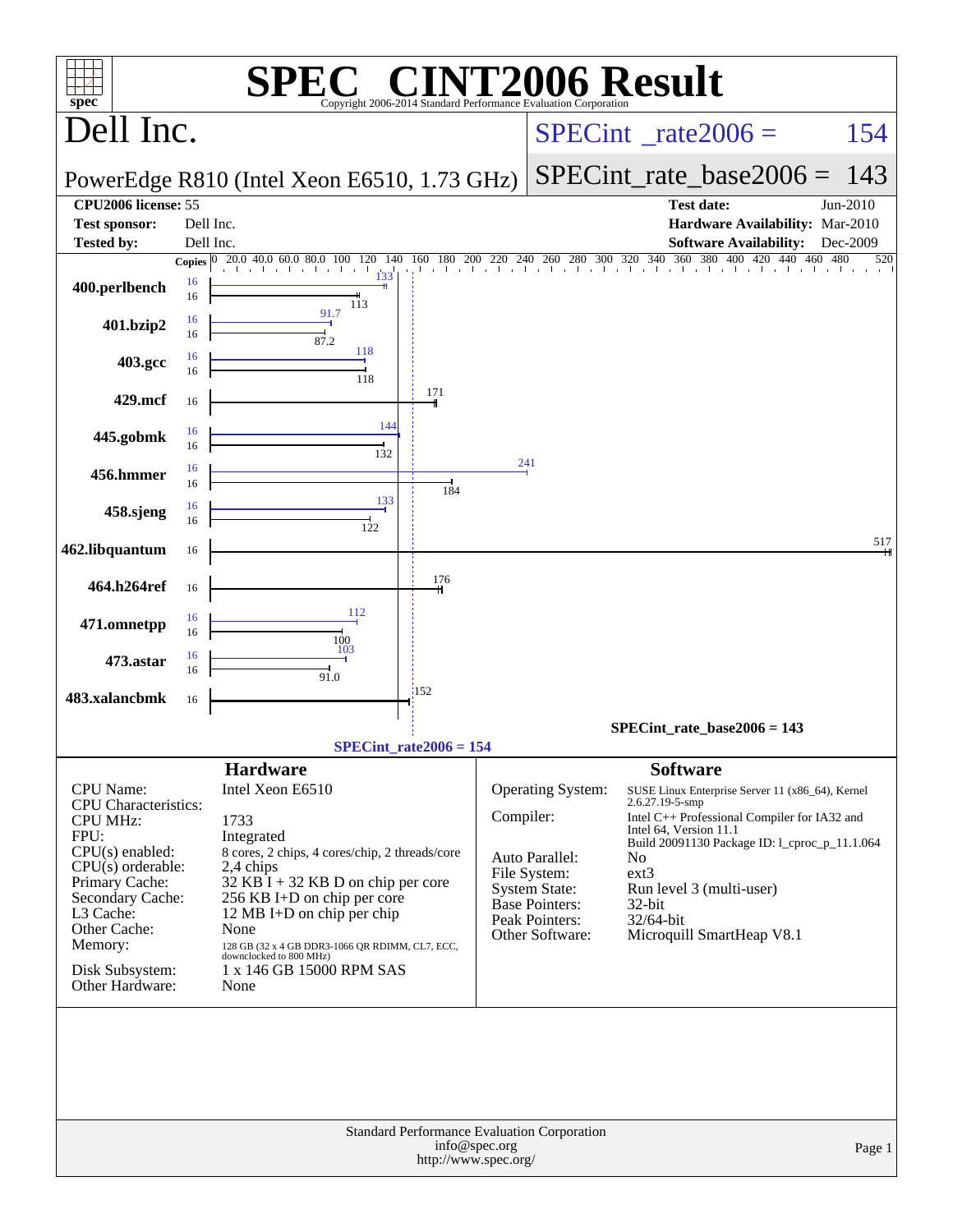

#### Dell Inc.

#### SPECint rate $2006 = 154$

#### PowerEdge R810 (Intel Xeon E6510, 1.73 GHz) [SPECint\\_rate\\_base2006 =](http://www.spec.org/auto/cpu2006/Docs/result-fields.html#SPECintratebase2006) 143

**[CPU2006 license:](http://www.spec.org/auto/cpu2006/Docs/result-fields.html#CPU2006license)** 55 **[Test date:](http://www.spec.org/auto/cpu2006/Docs/result-fields.html#Testdate)** Jun-2010 **[Test sponsor:](http://www.spec.org/auto/cpu2006/Docs/result-fields.html#Testsponsor)** Dell Inc. **[Hardware Availability:](http://www.spec.org/auto/cpu2006/Docs/result-fields.html#HardwareAvailability)** Mar-2010 **[Tested by:](http://www.spec.org/auto/cpu2006/Docs/result-fields.html#Testedby)** Dell Inc. **[Software Availability:](http://www.spec.org/auto/cpu2006/Docs/result-fields.html#SoftwareAvailability)** Dec-2009

#### **[Results Table](http://www.spec.org/auto/cpu2006/Docs/result-fields.html#ResultsTable)**

|                                                                                                          | <b>Base</b>   |                |       |                |       |                | <b>Peak</b> |               |                |              |                |              |                |              |
|----------------------------------------------------------------------------------------------------------|---------------|----------------|-------|----------------|-------|----------------|-------------|---------------|----------------|--------------|----------------|--------------|----------------|--------------|
| <b>Benchmark</b>                                                                                         | <b>Copies</b> | <b>Seconds</b> | Ratio | <b>Seconds</b> | Ratio | <b>Seconds</b> | Ratio       | <b>Copies</b> | <b>Seconds</b> | <b>Ratio</b> | <b>Seconds</b> | <b>Ratio</b> | <b>Seconds</b> | <b>Ratio</b> |
| 400.perlbench                                                                                            | 16            | 1380           | 113   | 1380           | 113   | 1398           | 112         | 16            | 1165           | 134          | 1183           | 132          | 1179           | 133          |
| 401.bzip2                                                                                                | 16            | 1771           | 87.2  | 1777           | 86.9  | 1770           | 87.2        | 16            | 1679           | 92.0         | 1684           | 91.7         | 1684           | 91.7         |
| $403.\mathrm{gcc}$                                                                                       | 16            | 1093           | 118   | 1090           | 118   | 1090           | 118         | 16            | 1100           | 117          | 1093           | 118          | 1095           | 118          |
| $429$ .mcf                                                                                               | 16            | 851            | 171   | 855            | 171   | 848            | 172         | 16            | 851            | 171          | 855            | 171          | 848            | 172          |
| $445$ .gobmk                                                                                             | 16            | 1272           | 132   | 1276           | 132   | 1271           | 132         | 16            | 1166           | 144          | 1164           | 144          | 1168           | 144          |
| 456.hmmer                                                                                                | 16            | 811            | 184   | 814            | 183   | 813            | 184         | 16            | 618            | 241          | 619            | 241          | 619            | 241          |
| $458$ .sjeng                                                                                             | 16            | 1589           | 122   | 1588           | 122   | 1589           | 122         | 16            | 1453           | 133          | 1454           | 133          | 1452           | 133          |
| 462.libquantum                                                                                           | 16            | 640            | 518   | 645            | 514   | 641            | 517         | 16            | 640            | 518          | 645            | 514          | 641            | 517          |
| 464.h264ref                                                                                              | 16            | 2007           | 176   | 2042           | 173   | 2009           | 176         | 16            | 2007           | 176          | 2042           | 173          | 2009           | 176          |
| 471.omnetpp                                                                                              | 16            | 998            | 100   | 999            | 100   | 999            | 100         | 16            | 896            | 112          | 896            | 112          | 896            | 112          |
| $473.$ astar                                                                                             | 16            | 1234           | 91.0  | 1243           | 90.3  | 1234           | 91.0        | 16            | 1088           | 103          | 1090           | 103          | 1087           | 103          |
| 483.xalancbmk                                                                                            | 16            | 727            | 152   | 728            | 152   | 730            | 151         | 16            | 727            | 152          | 728            | 152          | 730            | 151          |
| Results appear in the order in which they were run. Bold underlined text indicates a median measurement. |               |                |       |                |       |                |             |               |                |              |                |              |                |              |

#### **[Submit Notes](http://www.spec.org/auto/cpu2006/Docs/result-fields.html#SubmitNotes)**

The config file option 'submit' was used. numactl was used to bind copies to the cores

#### **[Operating System Notes](http://www.spec.org/auto/cpu2006/Docs/result-fields.html#OperatingSystemNotes)**

'ulimit -s unlimited' was used to set the stacksize to unlimited prior to run

#### **[Platform Notes](http://www.spec.org/auto/cpu2006/Docs/result-fields.html#PlatformNotes)**

 vm.zone\_reclaim\_mode = 1 in /etc/sysctl.conf file BIOS Settings: Power Management = Maximum Performance (Default = Active Power Controller)

#### **[General Notes](http://www.spec.org/auto/cpu2006/Docs/result-fields.html#GeneralNotes)**

Binaries were compiled on SLES 10 with Binutils 2.18.50.0.7.20080502

#### **[Base Compiler Invocation](http://www.spec.org/auto/cpu2006/Docs/result-fields.html#BaseCompilerInvocation)**

[C benchmarks](http://www.spec.org/auto/cpu2006/Docs/result-fields.html#Cbenchmarks): [icc -m32](http://www.spec.org/cpu2006/results/res2010q3/cpu2006-20100803-12835.flags.html#user_CCbase_intel_icc_32bit_5ff4a39e364c98233615fdd38438c6f2)

[C++ benchmarks:](http://www.spec.org/auto/cpu2006/Docs/result-fields.html#CXXbenchmarks) [icpc -m32](http://www.spec.org/cpu2006/results/res2010q3/cpu2006-20100803-12835.flags.html#user_CXXbase_intel_icpc_32bit_4e5a5ef1a53fd332b3c49e69c3330699)

> Standard Performance Evaluation Corporation [info@spec.org](mailto:info@spec.org) <http://www.spec.org/>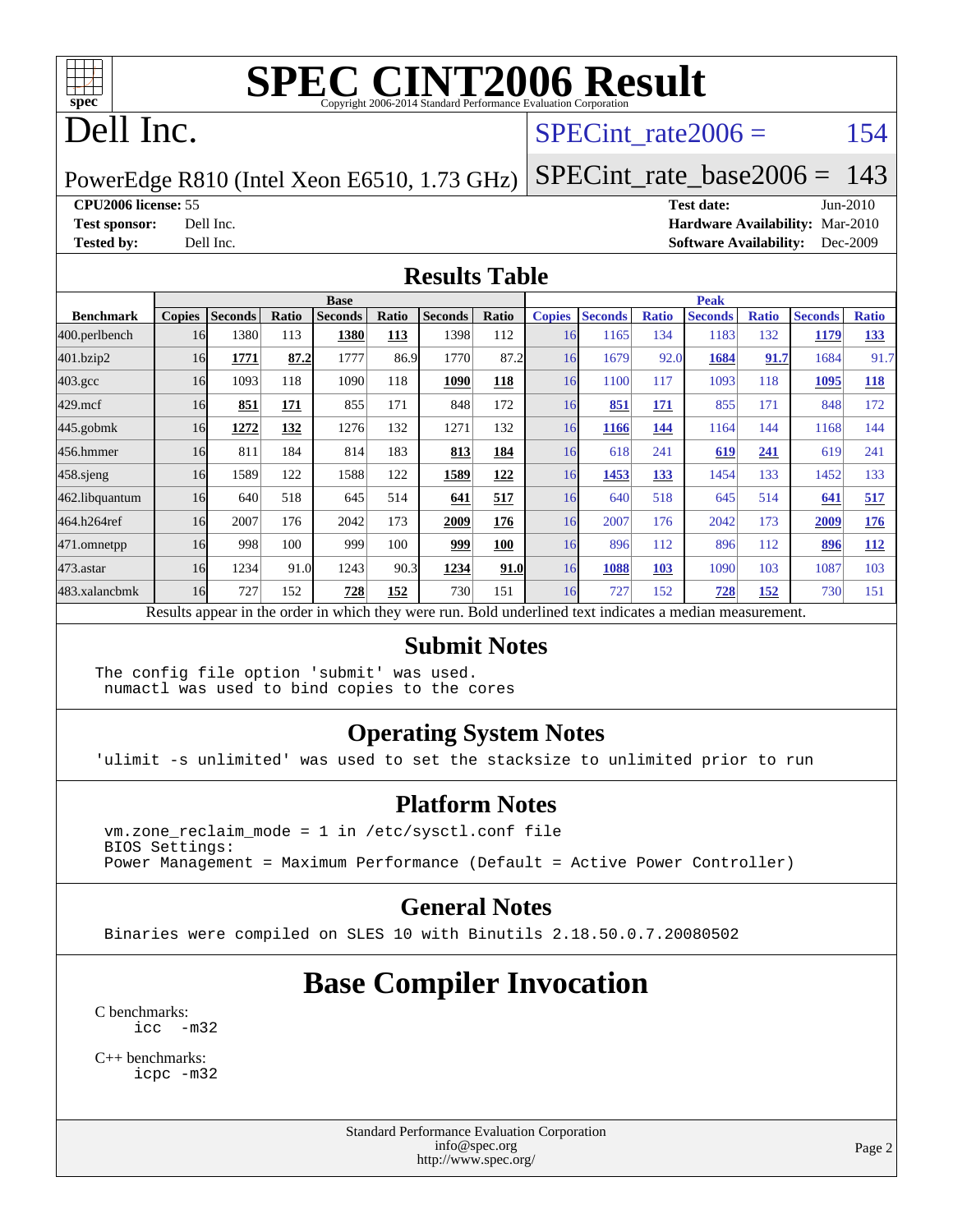

#### Dell Inc.

SPECint rate $2006 = 154$ 

PowerEdge R810 (Intel Xeon E6510, 1.73 GHz) [SPECint\\_rate\\_base2006 =](http://www.spec.org/auto/cpu2006/Docs/result-fields.html#SPECintratebase2006) 143

**[CPU2006 license:](http://www.spec.org/auto/cpu2006/Docs/result-fields.html#CPU2006license)** 55 **[Test date:](http://www.spec.org/auto/cpu2006/Docs/result-fields.html#Testdate)** Jun-2010 **[Test sponsor:](http://www.spec.org/auto/cpu2006/Docs/result-fields.html#Testsponsor)** Dell Inc. **[Hardware Availability:](http://www.spec.org/auto/cpu2006/Docs/result-fields.html#HardwareAvailability)** Mar-2010 **[Tested by:](http://www.spec.org/auto/cpu2006/Docs/result-fields.html#Testedby)** Dell Inc. **[Software Availability:](http://www.spec.org/auto/cpu2006/Docs/result-fields.html#SoftwareAvailability)** Dec-2009

#### **[Base Portability Flags](http://www.spec.org/auto/cpu2006/Docs/result-fields.html#BasePortabilityFlags)**

 400.perlbench: [-DSPEC\\_CPU\\_LINUX\\_IA32](http://www.spec.org/cpu2006/results/res2010q3/cpu2006-20100803-12835.flags.html#b400.perlbench_baseCPORTABILITY_DSPEC_CPU_LINUX_IA32) 462.libquantum: [-DSPEC\\_CPU\\_LINUX](http://www.spec.org/cpu2006/results/res2010q3/cpu2006-20100803-12835.flags.html#b462.libquantum_baseCPORTABILITY_DSPEC_CPU_LINUX) 483.xalancbmk: [-DSPEC\\_CPU\\_LINUX](http://www.spec.org/cpu2006/results/res2010q3/cpu2006-20100803-12835.flags.html#b483.xalancbmk_baseCXXPORTABILITY_DSPEC_CPU_LINUX)

**[Base Optimization Flags](http://www.spec.org/auto/cpu2006/Docs/result-fields.html#BaseOptimizationFlags)**

[C benchmarks](http://www.spec.org/auto/cpu2006/Docs/result-fields.html#Cbenchmarks):

[-xSSE4.2](http://www.spec.org/cpu2006/results/res2010q3/cpu2006-20100803-12835.flags.html#user_CCbase_f-xSSE42_f91528193cf0b216347adb8b939d4107) [-ipo](http://www.spec.org/cpu2006/results/res2010q3/cpu2006-20100803-12835.flags.html#user_CCbase_f-ipo) [-O3](http://www.spec.org/cpu2006/results/res2010q3/cpu2006-20100803-12835.flags.html#user_CCbase_f-O3) [-no-prec-div](http://www.spec.org/cpu2006/results/res2010q3/cpu2006-20100803-12835.flags.html#user_CCbase_f-no-prec-div) [-static](http://www.spec.org/cpu2006/results/res2010q3/cpu2006-20100803-12835.flags.html#user_CCbase_f-static) [-opt-prefetch](http://www.spec.org/cpu2006/results/res2010q3/cpu2006-20100803-12835.flags.html#user_CCbase_f-opt-prefetch)

[C++ benchmarks:](http://www.spec.org/auto/cpu2006/Docs/result-fields.html#CXXbenchmarks)

[-xSSE4.2](http://www.spec.org/cpu2006/results/res2010q3/cpu2006-20100803-12835.flags.html#user_CXXbase_f-xSSE42_f91528193cf0b216347adb8b939d4107) [-ipo](http://www.spec.org/cpu2006/results/res2010q3/cpu2006-20100803-12835.flags.html#user_CXXbase_f-ipo) [-O3](http://www.spec.org/cpu2006/results/res2010q3/cpu2006-20100803-12835.flags.html#user_CXXbase_f-O3) [-no-prec-div](http://www.spec.org/cpu2006/results/res2010q3/cpu2006-20100803-12835.flags.html#user_CXXbase_f-no-prec-div) [-opt-prefetch](http://www.spec.org/cpu2006/results/res2010q3/cpu2006-20100803-12835.flags.html#user_CXXbase_f-opt-prefetch) [-Wl,-z,muldefs](http://www.spec.org/cpu2006/results/res2010q3/cpu2006-20100803-12835.flags.html#user_CXXbase_link_force_multiple1_74079c344b956b9658436fd1b6dd3a8a) [-L/home/cmplr/usr3/alrahate/cpu2006.1.1.ic11.1/libic11.1-32bit -lsmartheap](http://www.spec.org/cpu2006/results/res2010q3/cpu2006-20100803-12835.flags.html#user_CXXbase_SmartHeap_d86dffe4a79b79ef8890d5cce17030c3)

#### **[Base Other Flags](http://www.spec.org/auto/cpu2006/Docs/result-fields.html#BaseOtherFlags)**

[C benchmarks](http://www.spec.org/auto/cpu2006/Docs/result-fields.html#Cbenchmarks):

403.gcc: [-Dalloca=\\_alloca](http://www.spec.org/cpu2006/results/res2010q3/cpu2006-20100803-12835.flags.html#b403.gcc_baseEXTRA_CFLAGS_Dalloca_be3056838c12de2578596ca5467af7f3)

#### **[Peak Compiler Invocation](http://www.spec.org/auto/cpu2006/Docs/result-fields.html#PeakCompilerInvocation)**

[C benchmarks \(except as noted below\)](http://www.spec.org/auto/cpu2006/Docs/result-fields.html#Cbenchmarksexceptasnotedbelow):

[icc -m32](http://www.spec.org/cpu2006/results/res2010q3/cpu2006-20100803-12835.flags.html#user_CCpeak_intel_icc_32bit_5ff4a39e364c98233615fdd38438c6f2)

401.bzip2: [icc -m64](http://www.spec.org/cpu2006/results/res2010q3/cpu2006-20100803-12835.flags.html#user_peakCCLD401_bzip2_intel_icc_64bit_bda6cc9af1fdbb0edc3795bac97ada53)

456.hmmer: [icc -m64](http://www.spec.org/cpu2006/results/res2010q3/cpu2006-20100803-12835.flags.html#user_peakCCLD456_hmmer_intel_icc_64bit_bda6cc9af1fdbb0edc3795bac97ada53)

458.sjeng: [icc -m64](http://www.spec.org/cpu2006/results/res2010q3/cpu2006-20100803-12835.flags.html#user_peakCCLD458_sjeng_intel_icc_64bit_bda6cc9af1fdbb0edc3795bac97ada53)

[C++ benchmarks \(except as noted below\):](http://www.spec.org/auto/cpu2006/Docs/result-fields.html#CXXbenchmarksexceptasnotedbelow) [icpc -m32](http://www.spec.org/cpu2006/results/res2010q3/cpu2006-20100803-12835.flags.html#user_CXXpeak_intel_icpc_32bit_4e5a5ef1a53fd332b3c49e69c3330699)

473.astar: [icpc -m64](http://www.spec.org/cpu2006/results/res2010q3/cpu2006-20100803-12835.flags.html#user_peakCXXLD473_astar_intel_icpc_64bit_fc66a5337ce925472a5c54ad6a0de310)

#### **[Peak Portability Flags](http://www.spec.org/auto/cpu2006/Docs/result-fields.html#PeakPortabilityFlags)**

 400.perlbench: [-DSPEC\\_CPU\\_LINUX\\_IA32](http://www.spec.org/cpu2006/results/res2010q3/cpu2006-20100803-12835.flags.html#b400.perlbench_peakCPORTABILITY_DSPEC_CPU_LINUX_IA32) 401.bzip2: [-DSPEC\\_CPU\\_LP64](http://www.spec.org/cpu2006/results/res2010q3/cpu2006-20100803-12835.flags.html#suite_peakCPORTABILITY401_bzip2_DSPEC_CPU_LP64) 456.hmmer: [-DSPEC\\_CPU\\_LP64](http://www.spec.org/cpu2006/results/res2010q3/cpu2006-20100803-12835.flags.html#suite_peakCPORTABILITY456_hmmer_DSPEC_CPU_LP64) 458.sjeng: [-DSPEC\\_CPU\\_LP64](http://www.spec.org/cpu2006/results/res2010q3/cpu2006-20100803-12835.flags.html#suite_peakCPORTABILITY458_sjeng_DSPEC_CPU_LP64)

Continued on next page

Standard Performance Evaluation Corporation [info@spec.org](mailto:info@spec.org) <http://www.spec.org/>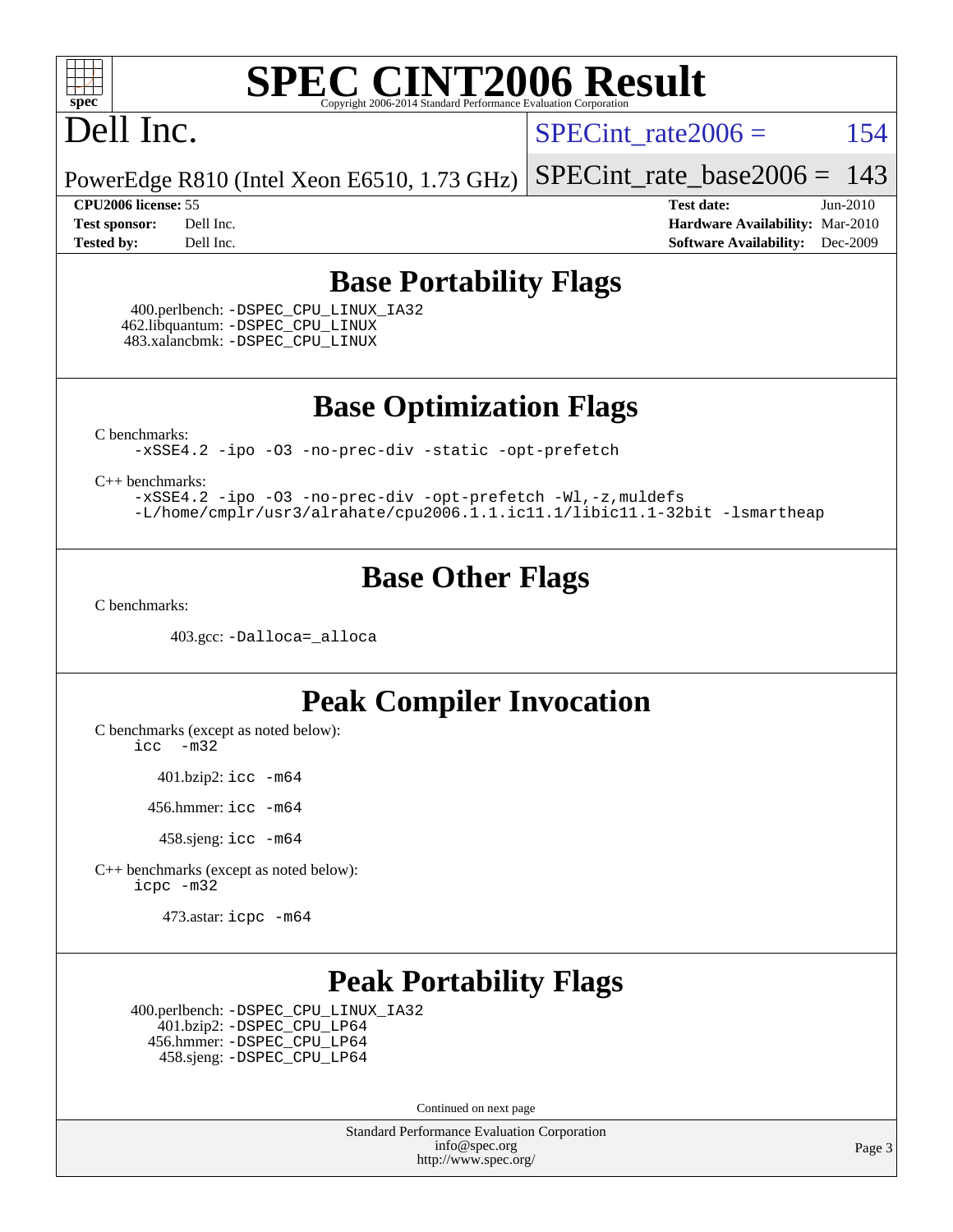

### Dell Inc.

SPECint rate $2006 = 154$ 

[SPECint\\_rate\\_base2006 =](http://www.spec.org/auto/cpu2006/Docs/result-fields.html#SPECintratebase2006) 143

PowerEdge R810 (Intel Xeon E6510, 1.73 GHz)

**[CPU2006 license:](http://www.spec.org/auto/cpu2006/Docs/result-fields.html#CPU2006license)** 55 **[Test date:](http://www.spec.org/auto/cpu2006/Docs/result-fields.html#Testdate)** Jun-2010 **[Test sponsor:](http://www.spec.org/auto/cpu2006/Docs/result-fields.html#Testsponsor)** Dell Inc. **[Hardware Availability:](http://www.spec.org/auto/cpu2006/Docs/result-fields.html#HardwareAvailability)** Mar-2010 **[Tested by:](http://www.spec.org/auto/cpu2006/Docs/result-fields.html#Testedby)** Dell Inc. **[Software Availability:](http://www.spec.org/auto/cpu2006/Docs/result-fields.html#SoftwareAvailability)** Dec-2009

#### **[Peak Portability Flags \(Continued\)](http://www.spec.org/auto/cpu2006/Docs/result-fields.html#PeakPortabilityFlags)**

 462.libquantum: [-DSPEC\\_CPU\\_LINUX](http://www.spec.org/cpu2006/results/res2010q3/cpu2006-20100803-12835.flags.html#b462.libquantum_peakCPORTABILITY_DSPEC_CPU_LINUX) 473.astar: [-DSPEC\\_CPU\\_LP64](http://www.spec.org/cpu2006/results/res2010q3/cpu2006-20100803-12835.flags.html#suite_peakCXXPORTABILITY473_astar_DSPEC_CPU_LP64) 483.xalancbmk: [-DSPEC\\_CPU\\_LINUX](http://www.spec.org/cpu2006/results/res2010q3/cpu2006-20100803-12835.flags.html#b483.xalancbmk_peakCXXPORTABILITY_DSPEC_CPU_LINUX)

#### **[Peak Optimization Flags](http://www.spec.org/auto/cpu2006/Docs/result-fields.html#PeakOptimizationFlags)**

[C benchmarks](http://www.spec.org/auto/cpu2006/Docs/result-fields.html#Cbenchmarks):

 400.perlbench: [-xSSE4.2](http://www.spec.org/cpu2006/results/res2010q3/cpu2006-20100803-12835.flags.html#user_peakPASS2_CFLAGSPASS2_LDCFLAGS400_perlbench_f-xSSE42_f91528193cf0b216347adb8b939d4107)(pass 2) [-prof-gen](http://www.spec.org/cpu2006/results/res2010q3/cpu2006-20100803-12835.flags.html#user_peakPASS1_CFLAGSPASS1_LDCFLAGS400_perlbench_prof_gen_e43856698f6ca7b7e442dfd80e94a8fc)(pass 1) [-ipo](http://www.spec.org/cpu2006/results/res2010q3/cpu2006-20100803-12835.flags.html#user_peakPASS2_CFLAGSPASS2_LDCFLAGS400_perlbench_f-ipo)(pass 2) [-O3](http://www.spec.org/cpu2006/results/res2010q3/cpu2006-20100803-12835.flags.html#user_peakPASS2_CFLAGSPASS2_LDCFLAGS400_perlbench_f-O3)(pass 2) [-no-prec-div](http://www.spec.org/cpu2006/results/res2010q3/cpu2006-20100803-12835.flags.html#user_peakPASS2_CFLAGSPASS2_LDCFLAGS400_perlbench_f-no-prec-div)(pass 2) [-static](http://www.spec.org/cpu2006/results/res2010q3/cpu2006-20100803-12835.flags.html#user_peakPASS2_CFLAGSPASS2_LDCFLAGS400_perlbench_f-static)(pass 2) [-prof-use](http://www.spec.org/cpu2006/results/res2010q3/cpu2006-20100803-12835.flags.html#user_peakPASS2_CFLAGSPASS2_LDCFLAGS400_perlbench_prof_use_bccf7792157ff70d64e32fe3e1250b55)(pass 2) [-ansi-alias](http://www.spec.org/cpu2006/results/res2010q3/cpu2006-20100803-12835.flags.html#user_peakCOPTIMIZE400_perlbench_f-ansi-alias)

 401.bzip2: [-xSSE4.2](http://www.spec.org/cpu2006/results/res2010q3/cpu2006-20100803-12835.flags.html#user_peakPASS2_CFLAGSPASS2_LDCFLAGS401_bzip2_f-xSSE42_f91528193cf0b216347adb8b939d4107)(pass 2) [-prof-gen](http://www.spec.org/cpu2006/results/res2010q3/cpu2006-20100803-12835.flags.html#user_peakPASS1_CFLAGSPASS1_LDCFLAGS401_bzip2_prof_gen_e43856698f6ca7b7e442dfd80e94a8fc)(pass 1) [-ipo](http://www.spec.org/cpu2006/results/res2010q3/cpu2006-20100803-12835.flags.html#user_peakPASS2_CFLAGSPASS2_LDCFLAGS401_bzip2_f-ipo)(pass 2) [-O3](http://www.spec.org/cpu2006/results/res2010q3/cpu2006-20100803-12835.flags.html#user_peakPASS2_CFLAGSPASS2_LDCFLAGS401_bzip2_f-O3)(pass 2) [-no-prec-div](http://www.spec.org/cpu2006/results/res2010q3/cpu2006-20100803-12835.flags.html#user_peakPASS2_CFLAGSPASS2_LDCFLAGS401_bzip2_f-no-prec-div)(pass 2) [-static](http://www.spec.org/cpu2006/results/res2010q3/cpu2006-20100803-12835.flags.html#user_peakPASS2_CFLAGSPASS2_LDCFLAGS401_bzip2_f-static)(pass 2) [-prof-use](http://www.spec.org/cpu2006/results/res2010q3/cpu2006-20100803-12835.flags.html#user_peakPASS2_CFLAGSPASS2_LDCFLAGS401_bzip2_prof_use_bccf7792157ff70d64e32fe3e1250b55)(pass 2) [-opt-prefetch](http://www.spec.org/cpu2006/results/res2010q3/cpu2006-20100803-12835.flags.html#user_peakCOPTIMIZE401_bzip2_f-opt-prefetch) [-ansi-alias](http://www.spec.org/cpu2006/results/res2010q3/cpu2006-20100803-12835.flags.html#user_peakCOPTIMIZE401_bzip2_f-ansi-alias) [-auto-ilp32](http://www.spec.org/cpu2006/results/res2010q3/cpu2006-20100803-12835.flags.html#user_peakCOPTIMIZE401_bzip2_f-auto-ilp32)

403.gcc: [-xSSE4.2](http://www.spec.org/cpu2006/results/res2010q3/cpu2006-20100803-12835.flags.html#user_peakCOPTIMIZE403_gcc_f-xSSE42_f91528193cf0b216347adb8b939d4107) [-ipo](http://www.spec.org/cpu2006/results/res2010q3/cpu2006-20100803-12835.flags.html#user_peakCOPTIMIZE403_gcc_f-ipo) [-O3](http://www.spec.org/cpu2006/results/res2010q3/cpu2006-20100803-12835.flags.html#user_peakCOPTIMIZE403_gcc_f-O3) [-no-prec-div](http://www.spec.org/cpu2006/results/res2010q3/cpu2006-20100803-12835.flags.html#user_peakCOPTIMIZE403_gcc_f-no-prec-div) [-static](http://www.spec.org/cpu2006/results/res2010q3/cpu2006-20100803-12835.flags.html#user_peakCOPTIMIZE403_gcc_f-static)

 $429$ .mcf: basepeak = yes

 445.gobmk: [-xSSE4.2](http://www.spec.org/cpu2006/results/res2010q3/cpu2006-20100803-12835.flags.html#user_peakPASS2_CFLAGSPASS2_LDCFLAGS445_gobmk_f-xSSE42_f91528193cf0b216347adb8b939d4107)(pass 2) [-prof-gen](http://www.spec.org/cpu2006/results/res2010q3/cpu2006-20100803-12835.flags.html#user_peakPASS1_CFLAGSPASS1_LDCFLAGS445_gobmk_prof_gen_e43856698f6ca7b7e442dfd80e94a8fc)(pass 1) [-prof-use](http://www.spec.org/cpu2006/results/res2010q3/cpu2006-20100803-12835.flags.html#user_peakPASS2_CFLAGSPASS2_LDCFLAGS445_gobmk_prof_use_bccf7792157ff70d64e32fe3e1250b55)(pass 2) [-O2](http://www.spec.org/cpu2006/results/res2010q3/cpu2006-20100803-12835.flags.html#user_peakCOPTIMIZE445_gobmk_f-O2) [-ipo](http://www.spec.org/cpu2006/results/res2010q3/cpu2006-20100803-12835.flags.html#user_peakCOPTIMIZE445_gobmk_f-ipo) [-no-prec-div](http://www.spec.org/cpu2006/results/res2010q3/cpu2006-20100803-12835.flags.html#user_peakCOPTIMIZE445_gobmk_f-no-prec-div) [-ansi-alias](http://www.spec.org/cpu2006/results/res2010q3/cpu2006-20100803-12835.flags.html#user_peakCOPTIMIZE445_gobmk_f-ansi-alias)

 456.hmmer: [-xSSE4.2](http://www.spec.org/cpu2006/results/res2010q3/cpu2006-20100803-12835.flags.html#user_peakCOPTIMIZE456_hmmer_f-xSSE42_f91528193cf0b216347adb8b939d4107) [-ipo](http://www.spec.org/cpu2006/results/res2010q3/cpu2006-20100803-12835.flags.html#user_peakCOPTIMIZE456_hmmer_f-ipo) [-O3](http://www.spec.org/cpu2006/results/res2010q3/cpu2006-20100803-12835.flags.html#user_peakCOPTIMIZE456_hmmer_f-O3) [-no-prec-div](http://www.spec.org/cpu2006/results/res2010q3/cpu2006-20100803-12835.flags.html#user_peakCOPTIMIZE456_hmmer_f-no-prec-div) [-static](http://www.spec.org/cpu2006/results/res2010q3/cpu2006-20100803-12835.flags.html#user_peakCOPTIMIZE456_hmmer_f-static) [-unroll2](http://www.spec.org/cpu2006/results/res2010q3/cpu2006-20100803-12835.flags.html#user_peakCOPTIMIZE456_hmmer_f-unroll_784dae83bebfb236979b41d2422d7ec2) [-ansi-alias](http://www.spec.org/cpu2006/results/res2010q3/cpu2006-20100803-12835.flags.html#user_peakCOPTIMIZE456_hmmer_f-ansi-alias) [-auto-ilp32](http://www.spec.org/cpu2006/results/res2010q3/cpu2006-20100803-12835.flags.html#user_peakCOPTIMIZE456_hmmer_f-auto-ilp32)

 458.sjeng: [-xSSE4.2](http://www.spec.org/cpu2006/results/res2010q3/cpu2006-20100803-12835.flags.html#user_peakPASS2_CFLAGSPASS2_LDCFLAGS458_sjeng_f-xSSE42_f91528193cf0b216347adb8b939d4107)(pass 2) [-prof-gen](http://www.spec.org/cpu2006/results/res2010q3/cpu2006-20100803-12835.flags.html#user_peakPASS1_CFLAGSPASS1_LDCFLAGS458_sjeng_prof_gen_e43856698f6ca7b7e442dfd80e94a8fc)(pass 1) [-ipo](http://www.spec.org/cpu2006/results/res2010q3/cpu2006-20100803-12835.flags.html#user_peakPASS2_CFLAGSPASS2_LDCFLAGS458_sjeng_f-ipo)(pass 2) [-O3](http://www.spec.org/cpu2006/results/res2010q3/cpu2006-20100803-12835.flags.html#user_peakPASS2_CFLAGSPASS2_LDCFLAGS458_sjeng_f-O3)(pass 2) [-no-prec-div](http://www.spec.org/cpu2006/results/res2010q3/cpu2006-20100803-12835.flags.html#user_peakPASS2_CFLAGSPASS2_LDCFLAGS458_sjeng_f-no-prec-div)(pass 2) [-static](http://www.spec.org/cpu2006/results/res2010q3/cpu2006-20100803-12835.flags.html#user_peakPASS2_CFLAGSPASS2_LDCFLAGS458_sjeng_f-static)(pass 2)  $-prof-use(pass 2) -unroll4 -auto-ilp32$  $-prof-use(pass 2) -unroll4 -auto-ilp32$  $-prof-use(pass 2) -unroll4 -auto-ilp32$  $-prof-use(pass 2) -unroll4 -auto-ilp32$  $-prof-use(pass 2) -unroll4 -auto-ilp32$ 

 $462$ .libquantum: basepeak = yes

464.h264ref: basepeak = yes

[C++ benchmarks:](http://www.spec.org/auto/cpu2006/Docs/result-fields.html#CXXbenchmarks)

 471.omnetpp: [-xSSE4.2](http://www.spec.org/cpu2006/results/res2010q3/cpu2006-20100803-12835.flags.html#user_peakPASS2_CXXFLAGSPASS2_LDCXXFLAGS471_omnetpp_f-xSSE42_f91528193cf0b216347adb8b939d4107)(pass 2) [-prof-gen](http://www.spec.org/cpu2006/results/res2010q3/cpu2006-20100803-12835.flags.html#user_peakPASS1_CXXFLAGSPASS1_LDCXXFLAGS471_omnetpp_prof_gen_e43856698f6ca7b7e442dfd80e94a8fc)(pass 1) [-ipo](http://www.spec.org/cpu2006/results/res2010q3/cpu2006-20100803-12835.flags.html#user_peakPASS2_CXXFLAGSPASS2_LDCXXFLAGS471_omnetpp_f-ipo)(pass 2) [-O3](http://www.spec.org/cpu2006/results/res2010q3/cpu2006-20100803-12835.flags.html#user_peakPASS2_CXXFLAGSPASS2_LDCXXFLAGS471_omnetpp_f-O3)(pass 2) [-no-prec-div](http://www.spec.org/cpu2006/results/res2010q3/cpu2006-20100803-12835.flags.html#user_peakPASS2_CXXFLAGSPASS2_LDCXXFLAGS471_omnetpp_f-no-prec-div)(pass 2) [-prof-use](http://www.spec.org/cpu2006/results/res2010q3/cpu2006-20100803-12835.flags.html#user_peakPASS2_CXXFLAGSPASS2_LDCXXFLAGS471_omnetpp_prof_use_bccf7792157ff70d64e32fe3e1250b55)(pass 2) [-ansi-alias](http://www.spec.org/cpu2006/results/res2010q3/cpu2006-20100803-12835.flags.html#user_peakCXXOPTIMIZE471_omnetpp_f-ansi-alias) [-opt-ra-region-strategy=block](http://www.spec.org/cpu2006/results/res2010q3/cpu2006-20100803-12835.flags.html#user_peakCXXOPTIMIZE471_omnetpp_f-opt-ra-region-strategy-block_a0a37c372d03933b2a18d4af463c1f69) [-Wl,-z,muldefs](http://www.spec.org/cpu2006/results/res2010q3/cpu2006-20100803-12835.flags.html#user_peakEXTRA_LDFLAGS471_omnetpp_link_force_multiple1_74079c344b956b9658436fd1b6dd3a8a) [-L/home/cmplr/usr3/alrahate/cpu2006.1.1.ic11.1/libic11.1-32bit -lsmartheap](http://www.spec.org/cpu2006/results/res2010q3/cpu2006-20100803-12835.flags.html#user_peakEXTRA_LIBS471_omnetpp_SmartHeap_d86dffe4a79b79ef8890d5cce17030c3) 473.astar: [-xSSE4.2](http://www.spec.org/cpu2006/results/res2010q3/cpu2006-20100803-12835.flags.html#user_peakPASS2_CXXFLAGSPASS2_LDCXXFLAGS473_astar_f-xSSE42_f91528193cf0b216347adb8b939d4107)(pass 2) [-prof-gen](http://www.spec.org/cpu2006/results/res2010q3/cpu2006-20100803-12835.flags.html#user_peakPASS1_CXXFLAGSPASS1_LDCXXFLAGS473_astar_prof_gen_e43856698f6ca7b7e442dfd80e94a8fc)(pass 1) [-ipo](http://www.spec.org/cpu2006/results/res2010q3/cpu2006-20100803-12835.flags.html#user_peakPASS2_CXXFLAGSPASS2_LDCXXFLAGS473_astar_f-ipo)(pass 2)

[-O3](http://www.spec.org/cpu2006/results/res2010q3/cpu2006-20100803-12835.flags.html#user_peakPASS2_CXXFLAGSPASS2_LDCXXFLAGS473_astar_f-O3)(pass 2) [-no-prec-div](http://www.spec.org/cpu2006/results/res2010q3/cpu2006-20100803-12835.flags.html#user_peakPASS2_CXXFLAGSPASS2_LDCXXFLAGS473_astar_f-no-prec-div)(pass 2) [-prof-use](http://www.spec.org/cpu2006/results/res2010q3/cpu2006-20100803-12835.flags.html#user_peakPASS2_CXXFLAGSPASS2_LDCXXFLAGS473_astar_prof_use_bccf7792157ff70d64e32fe3e1250b55)(pass 2) [-ansi-alias](http://www.spec.org/cpu2006/results/res2010q3/cpu2006-20100803-12835.flags.html#user_peakCXXOPTIMIZE473_astar_f-ansi-alias) [-opt-ra-region-strategy=routine](http://www.spec.org/cpu2006/results/res2010q3/cpu2006-20100803-12835.flags.html#user_peakCXXOPTIMIZE473_astar_f-opt-ra-region-strategy-routine_ba086ea3b1d46a52e1238e2ca173ed44) [-Wl,-z,muldefs](http://www.spec.org/cpu2006/results/res2010q3/cpu2006-20100803-12835.flags.html#user_peakEXTRA_LDFLAGS473_astar_link_force_multiple1_74079c344b956b9658436fd1b6dd3a8a) [-L/home/cmplr/usr3/alrahate/cpu2006.1.1.ic11.1/libic11.1-64bit -lsmartheap64](http://www.spec.org/cpu2006/results/res2010q3/cpu2006-20100803-12835.flags.html#user_peakEXTRA_LIBS473_astar_SmartHeap64_e2306cda84805d1ab360117a79ff779c)

 $483.xalanchmk: basepeak = yes$ 

Standard Performance Evaluation Corporation [info@spec.org](mailto:info@spec.org) <http://www.spec.org/>

Page 4